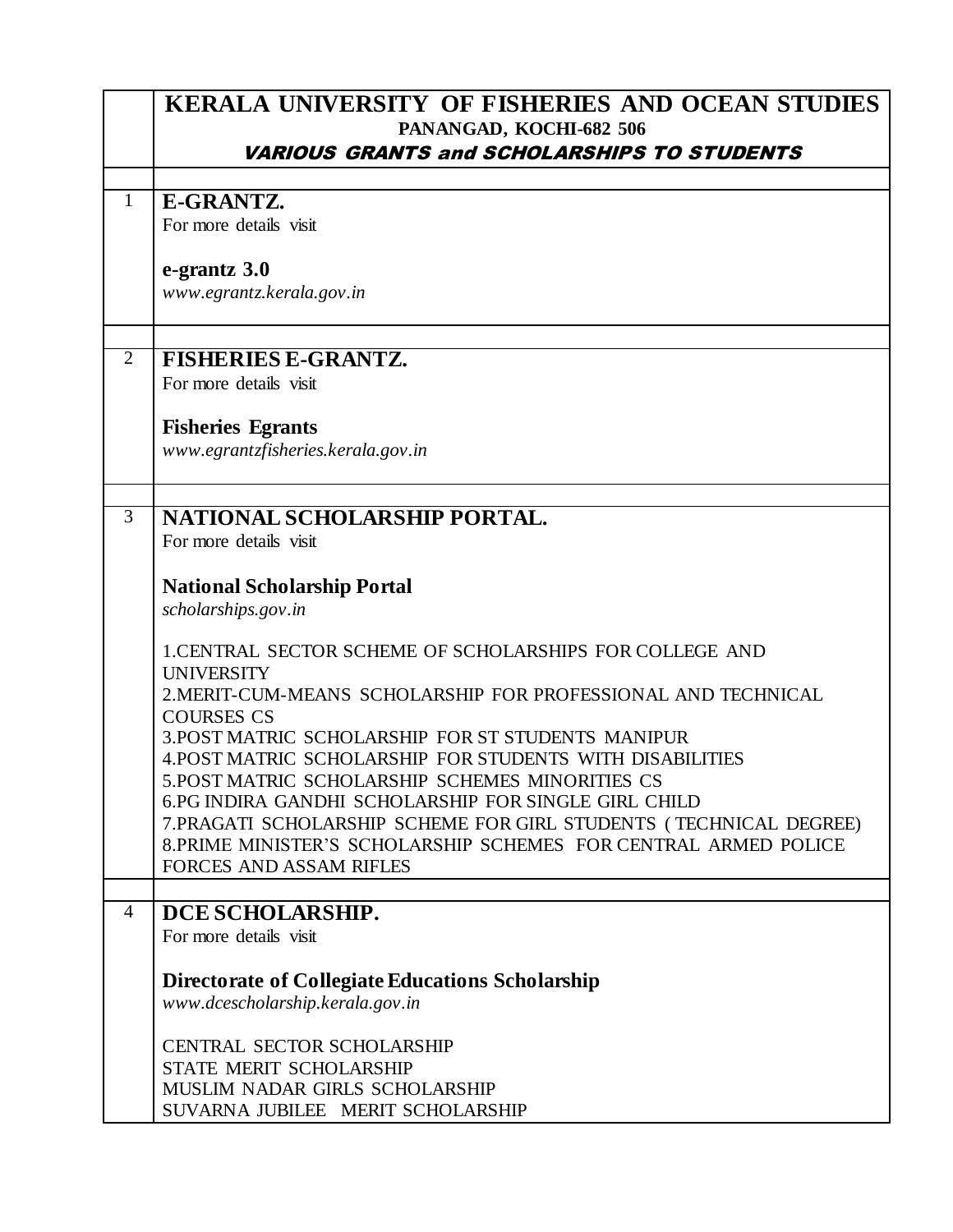|                | <b>MGS RENEWAL</b>                                                                                                              |
|----------------|---------------------------------------------------------------------------------------------------------------------------------|
|                | <b>BLIND/PH SCHOLARSHIP</b><br><b>ASPIRE SCHOLARSHIP</b>                                                                        |
|                | SCHOLARSHIP FOR DEPENDENT OF JAWANS                                                                                             |
|                | POST MATRIC SCHOLARSHIP FOR DISABILITIES                                                                                        |
|                |                                                                                                                                 |
| 5 <sup>5</sup> | KERALA STATE SOCIAL SECURITY MISSION SCHOLARSHIP.                                                                               |
|                | For more details visit                                                                                                          |
|                | <b>Snehapoorvam - Kerala Social Security Mission</b>                                                                            |
|                | www.socialsecuritymission.gov.in                                                                                                |
|                |                                                                                                                                 |
|                | SNEHAPOORVAM SCHOLARSHIP                                                                                                        |
|                | DEPARTMENT OF MINORITY WELFARE -                                                                                                |
| 6              | <b>MINORITY WELFARE SCHOLARSHIPS.</b>                                                                                           |
|                | For more details visit                                                                                                          |
|                |                                                                                                                                 |
|                | <b>Minority Welfare</b>                                                                                                         |
|                | minoritywelfare.kerala.gov.in                                                                                                   |
|                | C. H. MUHAMMED KOYA SCHOLARSHIP (GIRL STUDENTS)                                                                                 |
|                |                                                                                                                                 |
| 7              | <b>VIDYA SAMUNNATHI</b>                                                                                                         |
|                | For more details visit                                                                                                          |
|                | Kerala State Welfare Corporation for Forward Communities Ltd.                                                                   |
|                | (KSWCFC).                                                                                                                       |
|                | https://samunnathi.com/vidyasamunnathi                                                                                          |
|                |                                                                                                                                 |
|                | VIDYA SAMUNNATHI SCHOLARSHIP                                                                                                    |
| 8              | <b>HIGHER EDUCATION SCHOLARSHIP</b>                                                                                             |
|                | For more details visit                                                                                                          |
|                |                                                                                                                                 |
|                | <b>Kerala State Higher Education Council. (KSHEC)</b><br>https://www.kshec.kerala.gov.in/index.php/higher-education-scholarship |
|                |                                                                                                                                 |
|                |                                                                                                                                 |
|                | HE SCHOLARSHIP                                                                                                                  |
| 9              | <b>U.G.C. SCHOLARSHIP AND FELLOWSHIPS</b>                                                                                       |
|                | For more details visit                                                                                                          |
|                |                                                                                                                                 |
|                | <b>University Grants Commission. (UGC)</b>                                                                                      |
|                | https://www.ugc.ac.in/page/scholarships-and-fellowships.aspx                                                                    |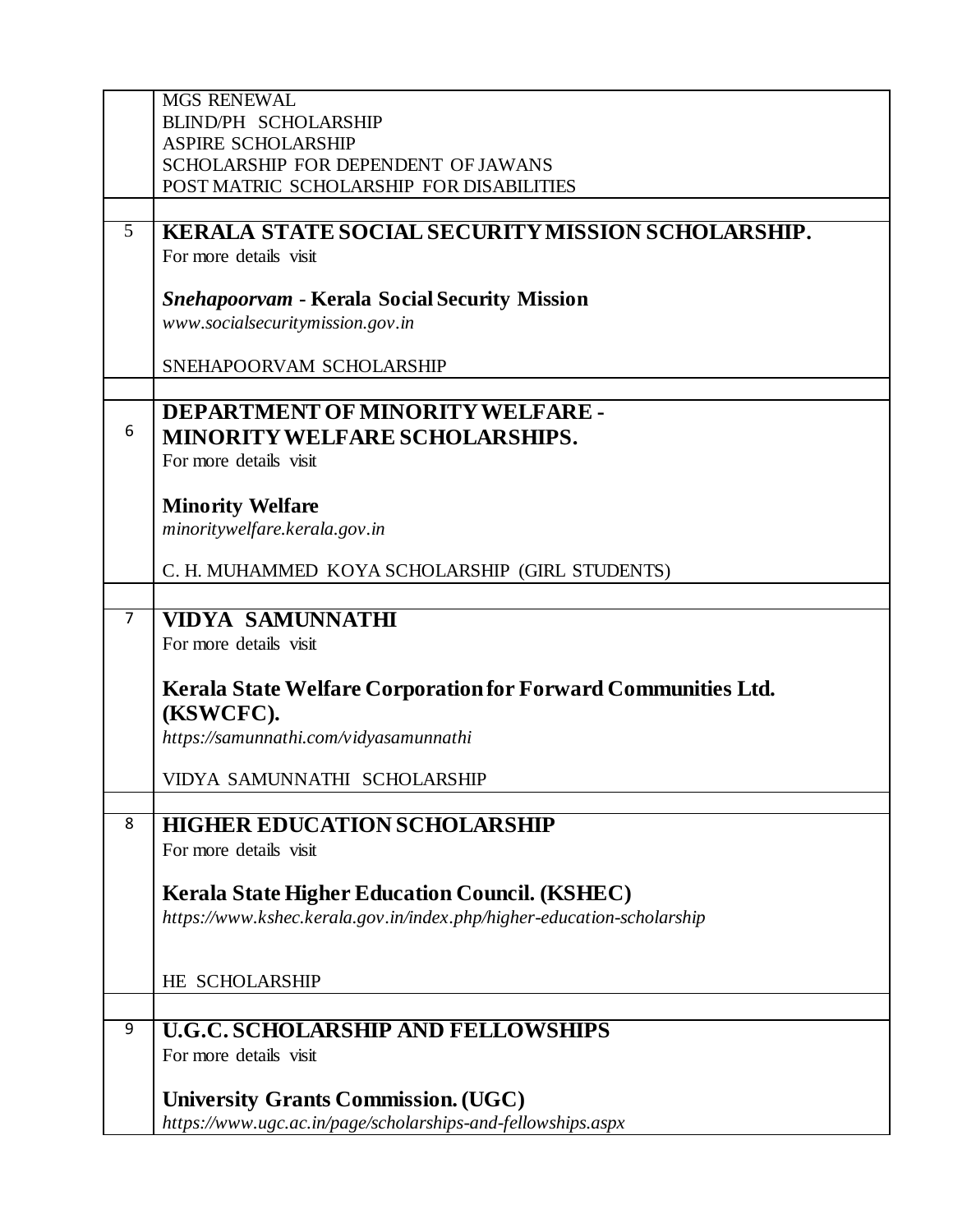|    | 1. Emeritus Fellowship.                                                                                                                                                                                      |
|----|--------------------------------------------------------------------------------------------------------------------------------------------------------------------------------------------------------------|
|    | 2. Post Graduate Indira Gandhi Scholarship Scheme For Single Girl Child                                                                                                                                      |
|    | 3. Post Graduate Merit Scholarship Scheme For University Rank Holders In General & Honours                                                                                                                   |
|    | Courses At Undergraduate Level                                                                                                                                                                               |
|    | 4. Research Fellowship in Sciences for Meritorious Students.                                                                                                                                                 |
|    | 5. Dr. D.S. Kothari Post-Doctoral Fellowships in Sciences, Medical Sciences & Engineering                                                                                                                    |
|    |                                                                                                                                                                                                              |
|    | Sciences. (Hindi Version)                                                                                                                                                                                    |
|    | 6. Dr.S Radhakrishnan Post Doctoral Fellowship (PDF) in Humanities and special Social                                                                                                                        |
|    | Sciences (including language) for the year 2008-2009.                                                                                                                                                        |
|    | 7. Rajiv Gandhi National Fellowship for SC/ST Candidates.                                                                                                                                                    |
|    | 8. UGC new scheme of providing special honorarium to teachers who are Fellows of at least                                                                                                                    |
|    | two of the four Science Academies identified by UGC.                                                                                                                                                         |
|    | 9. Junior Research Fellowship (JRF) and Research Associatesship (RA) for Foreign Nationals                                                                                                                   |
|    | 10. Junior Research Fellowship in Engineering $&$ Technology                                                                                                                                                 |
|    | 11. Junior Research Fellowship (JRF) in Sciences, Humanities and Social Sciences                                                                                                                             |
|    | 12. Post Doctoral Fellowship to Women Candidates                                                                                                                                                             |
|    | 13. Maulana Azad National Fellowship for Minority Students.                                                                                                                                                  |
|    |                                                                                                                                                                                                              |
| 10 | <b>ICAR SCHOLARSHIP</b>                                                                                                                                                                                      |
|    | For more details visit                                                                                                                                                                                       |
|    |                                                                                                                                                                                                              |
|    | <b>Indian Council for Agricultural Research. (ICAR)</b>                                                                                                                                                      |
|    | https://education.icar.gov.in/Event_details.aspx?component=NTS&DegProg=UG&SchemeCo                                                                                                                           |
|    | $de = NTSU$                                                                                                                                                                                                  |
|    | https://education.icar.gov.in/Home.aspx                                                                                                                                                                      |
|    |                                                                                                                                                                                                              |
|    |                                                                                                                                                                                                              |
|    |                                                                                                                                                                                                              |
|    | <b>ICAR-NATIONAL TALENT SCHOLARSHIP</b>                                                                                                                                                                      |
|    |                                                                                                                                                                                                              |
| 11 | KUFOS MERIT SCHOLARSHIPS & FELLOWSHIPS                                                                                                                                                                       |
|    |                                                                                                                                                                                                              |
|    | Post-graduate and Ph.D. students are being awarded the Kerala University of Fisheries and                                                                                                                    |
|    | Ocean Studies Merit Scholarship and KUFOS Fellowships according to their eligibility. The                                                                                                                    |
|    | main object of the fellowship is to give financial assistance and incentive to all the eligible                                                                                                              |
|    | Post-graduate students, who are taking their thesis problem as part of the University Research                                                                                                               |
|    | Programme, irrespective of their nativity.                                                                                                                                                                   |
|    | KUFOS FELLOWSHIPS: Meritorious students admitted to the Master's Degree Programme                                                                                                                            |
|    | in the Kerala University of Fisheries and Ocean Studies is eligible for the Junior Fellowship.                                                                                                               |
|    | Meritorious candidates admitted to Ph.D programme are eligible for the Senior Fellowship.                                                                                                                    |
|    | Students in receipt of any other scholarship, fellowship or financial assistance from any other                                                                                                              |
|    | source during the period will not be considered for the award of KUFOS fellowships. The                                                                                                                      |
|    | University offers five fellowships each for Post graduate and Ph.D students from each School.<br><b>Junior fellowship</b> is Rs. 2,000/- per month and <b>Senior Research fellowship</b> is Rs. 14,000/- per |